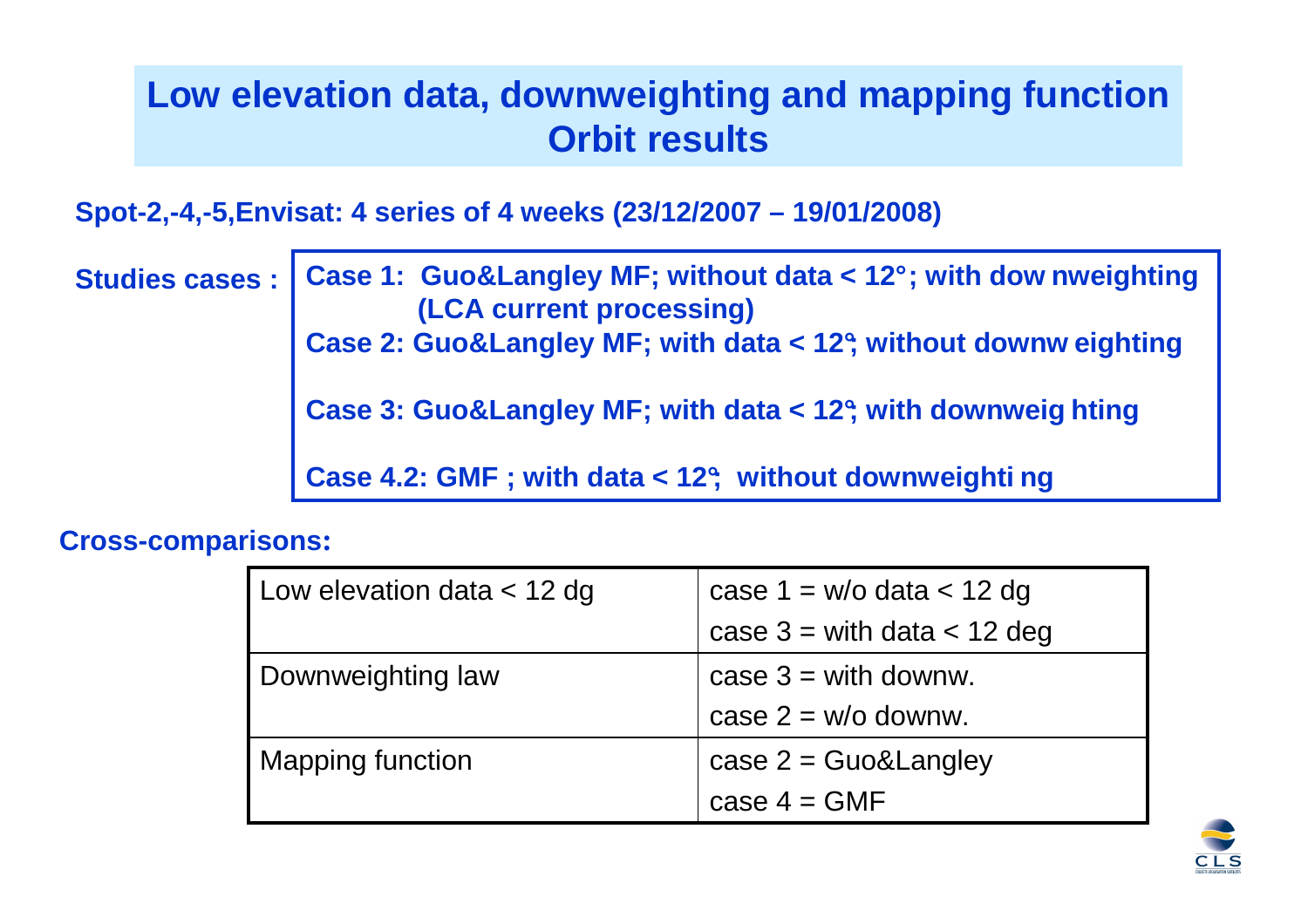## **Post-fit rms and number of measurements**



**Spot2 and Envisat: Higher RMS with data < 12 ° (no data below 12 for Spot-4 and -5)All satellites: Higher RMS with GMF (red vs blue curves)**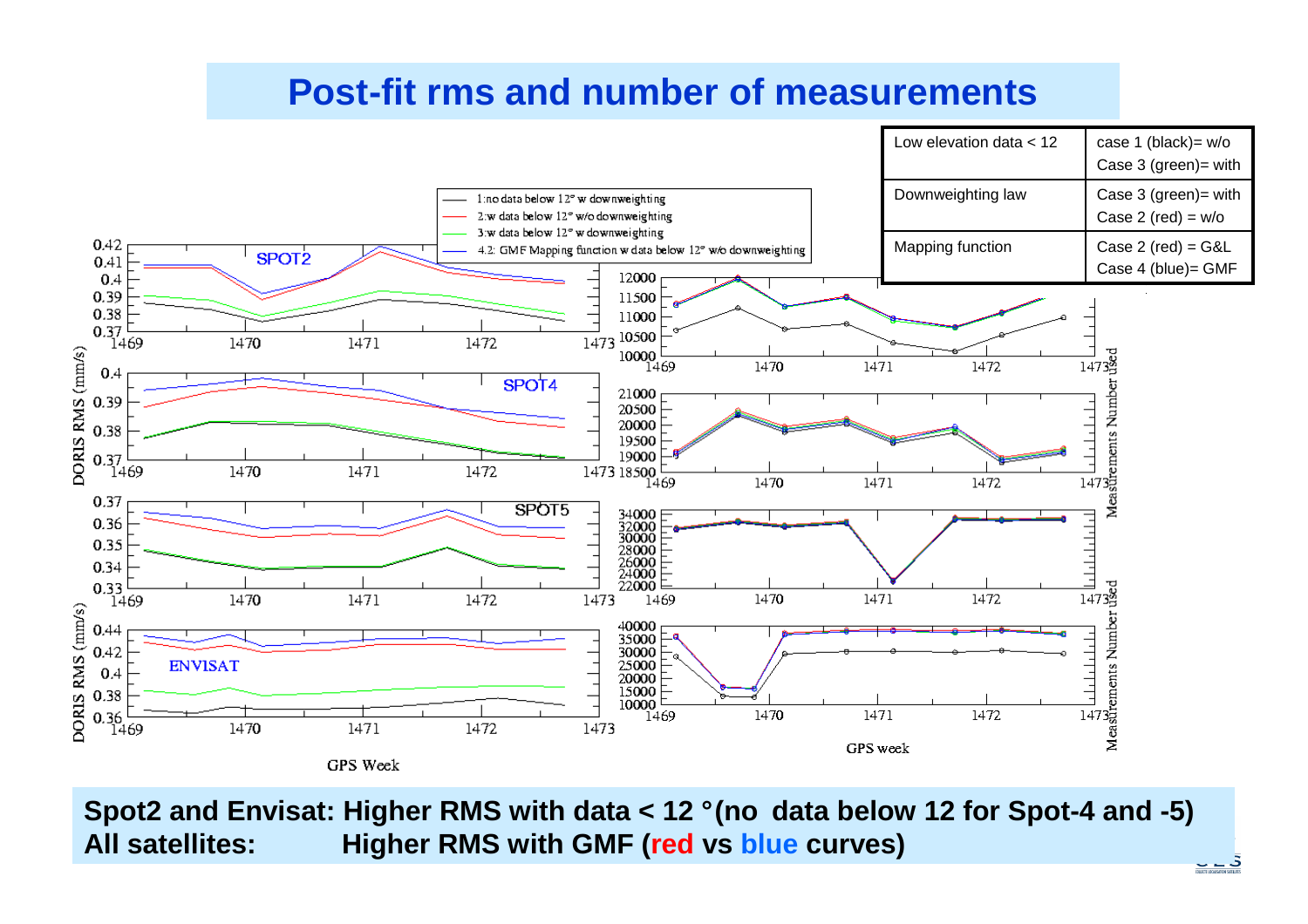## **Orbit comparison**



**No significant differences (RMS and Average <5mm). Same conclusion for all the satellites**

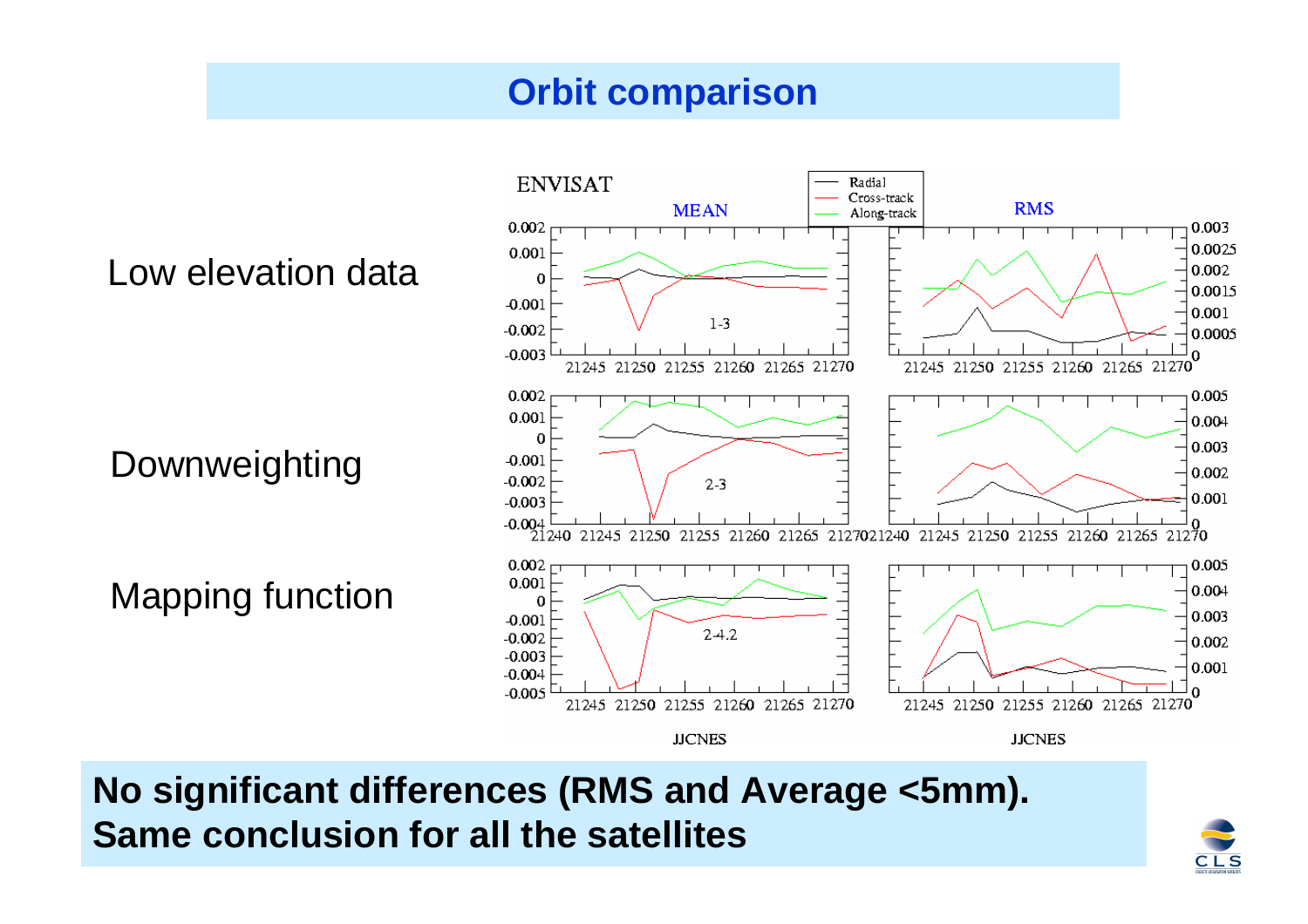# **Tropospheric Bias adjusted per pass (MZB)**

#### **Low elevation effect :**



#### **Mapping Function effect :**



### **Larger MZB with GMF for most stations, not particularly for low elev. data**